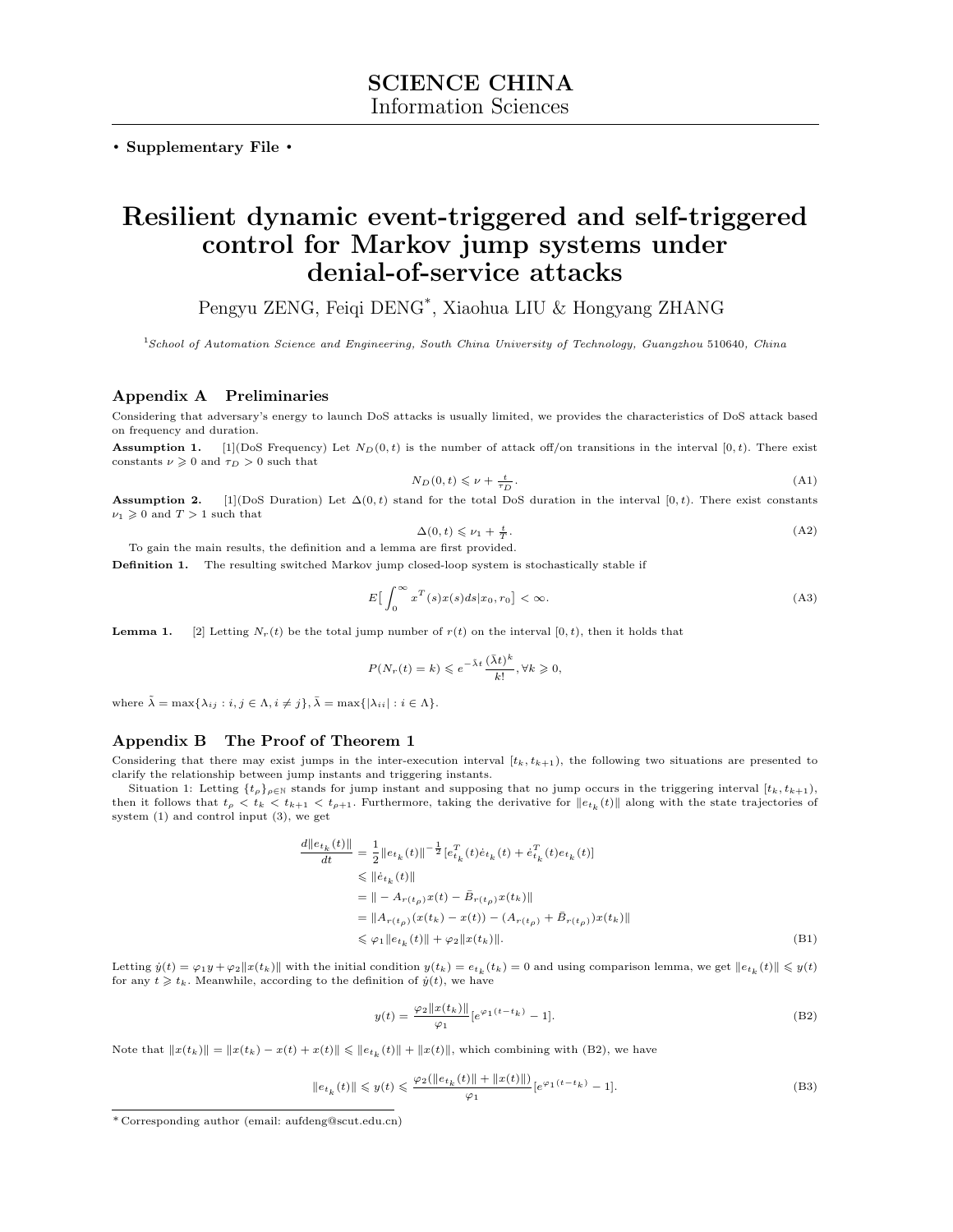Recalling the definition of  $\Phi_1$  and  $\Phi_2$  in (5), we have

$$
e_{t_k}^T(t)M_{r(t_q)}e_{t_k}(t) \leqslant \Phi_1^2 \|e_{t_k}(t)\|^2, \Phi_2^2 \|x(t)\|^2 \leqslant \kappa_{r(t_q)} x^T(t)M_{r(t_q)}x(t). \tag{B4}
$$

Hence, the triggering inequality  $e_{t_k}^T(t)M_{r(t_q)}e_{t_k}(t) \leqslant \kappa_{r(t_q)}x^T(t)M_{r(t_q)}x(t)$  can be ensured by

$$
||e_{t_k}(t)|| \leqslant \Psi ||x(t)||. \tag{B5}
$$

In view of this result, combining (B3) and (B5), the lower bound (5) can be obtained with  $\tau = t - t_k$ .

Situation 2: In this sequel, we assume that some jumps occur in the triggering interval  $[t_k, t_{k+1})$ , that is  $t_\rho \leq t_k < t_{\rho+1}$  $\cdots < t_{\rho+m} \leqslant t_{k+1}$ , where  $m \in \mathbb{N}$ .

As to this situation, we divide the triggering interval  $[t_k, t_{k+1})$  into some subintervals according to jump instants. In the first subinterval  $[t_k, t_{\rho+1})$ , it is clear that the inequality  $\frac{d\|e_{t_k}(t)\|}{dt} \leq \varphi_1 \|e_{t_k}(t)\| + \varphi_2 \|x(t_k)\|$  is still satisfied. Recalling the definition of  $\dot{y}(t)$  in Situation 1, we also have  $||e_{t_k}(t)|| \leqslant y(t)$  by using comparison lemma, which further implies that  $||e_{t_k}(t_{\rho+1}^-)|| \leqslant y(t_{\rho+1}^-)$ . Considering that jumps do not change the continuity of system state and no sampling data is updated, we obtain  $||e_{t_k}(t_{\rho+1}^-)||=$  $||e_{t_k}(t_{\rho+1})||$ . Letting  $y(t_{q+1}) = y(t_{q+1}^-)$ , then the initial condition  $||e_{t_k}(t_{\rho+1})|| \leq y(t_{q+1})$  is provided. Note that  $\frac{d||e_{t_k}(t)||}{dt} \leq$  $\varphi_1 \|e_{t_k}(t)\| + \varphi_2 \|x(t_k)\|$  holds on the subsequent interval  $[t_{\rho+1}, t_{\rho+2})$ . Hence, using comparison lemma again, we get  $\|e_{t_k}(t)\| \leqslant y(t)$ with  $\|e_{t_k}(t_{\rho+2}^{-})\| \leqslant y(t_{\rho+2}^{-})$ . Furthermore, similar to the analysis on the interval  $[t_{\rho+1}, t_{\rho+2})$ , the result  $\|e_{t_k}(t)\| \leqslant y(t)$  can be obtained on the subintervals  $[t_{\rho+2}, t_{\rho+3}), \cdots, [t_{\rho+m}, t_{k+1})$ . Therefore, the inequality  $|e_{t_k}(t)| \leq y(t)$  is also guaranteed in Situation 2, which combining with  $(B2)-(B5)$  further provides the lower bound  $\tau$  in (5).

In conclusion, the estimation  $\tau$  in (5) is able to be a lower bound of inter-execution intervals and Zeno behavior is completely excluded.

# **Appendix C The Proof of Theorem 2**

Since there exist DoS attacks and jumps in the switched Markov jump closed-loop system (4), we are ready to choose different Lyapunov function to analyze system performance. First, considering that the closed-loop system (4) in the absence of DoS attacks, we provides the following Lyapunov function

$$
V(t) = V_{1r(t)}(x(t), \eta(t)) = x^{T}(t)P_{1r(t)}x(t) + \eta(t).
$$
\n(C1)

Considering that there is no DoS attacks, parameter  $\varsigma(t) = 1$  and the corresponding system parameter matrices  $\bar{A}_{1r(t)}$  and  $\bar{B}_{1r(t)}$  appear. Then for each subsystem  $i \in S$ , combining closed-loop system (4) and variable  $\eta(t)$  in (2), we obtain

$$
\dot{V}_{1i}(x(t), \eta(t)) = x^{T}(t)(\bar{A}_{1i}^{T} P_{1i} + P_{1i}\bar{A}_{1i})x(t) + e_{t_{k}}^{T}(t)\bar{B}_{1i}^{T} P_{1i}x(t) \n+ x^{T}(t)P_{1i}\bar{B}_{1i}e_{t_{k}}(t) - \alpha_{i}\eta(t) + \beta_{i}[\kappa_{i}x^{T}(t)M_{i}x(t) \n- e_{t_{k}}^{T}(t)M_{i}e_{t_{k}}(t)].
$$
\n(C2)

Moreover, from dynamic ETS (2) and (C2), we have

$$
\dot{V}_{1i}(x(t), \eta(t)) + \vartheta_1 V_{1i}(x(t), \eta(t)) \leq x^T(t) [\bar{A}_{1i}^T P_{1i} + P_{1i} \bar{A}_{1i} + \vartheta_1 P_{1i} + (\beta_i + 1)\kappa_i M_i] x(t) \n+ e_{t_k}^T(t) \bar{B}_{1i}^T P_{1i} x(t) + x^T(t) P_{1i} \bar{B}_{1i} e_{t_k}(t) \n- (\alpha_i - \vartheta_1 - \theta_i) \eta(t) - (\beta_i + 1) e_{t_k}^T(t) M_i e_{t_k}(t)].
$$
\n(C3)

Combining matrix inequality (6) and condition (C3), we get

$$
\dot{V}_{1i}(x(t), \eta(t)) \leqslant -\vartheta_1 V_{1i}(x(t), \eta(t)).\tag{C4}
$$

On the other hand, when the switched Markov jump closed-loop system (4) in the presence of DoS attacks, the corresponding Lyapunov function is chosen as

$$
V(t) = V_{2r(t)}(x(t), \eta(t)) = x^{T}(t)P_{2r(t)}x(t) + \eta(t).
$$
\n(C5)

It can be observed that parameter  $\varsigma(t) = 0$  is obtained when there exist DoS attacks. Then taking the derivative of  $V(t)$  along with the system (4) and dynamic ETS (2), we have

$$
\dot{V}_{2i}(x(t), \eta(t)) = x^{T}(t)(A_{i}P_{2i} + P_{2i}A_{i})x(t) - \alpha_{i}\eta(t) \n+ \beta_{i}[\kappa_{i}x^{T}(t)M_{i}x(t) - e_{t_{k}}^{T}(t)M_{i}e_{t_{k}}(t)].
$$
\n(C6)

Then from the equation (C6), we obtain

$$
\dot{V}_{2i}(x(t),\eta(t)) - \vartheta_2 V_{2i}(x(t),\eta(t)) = x^T(t)(A_i P_{2i} + P_{2i} A_i - \vartheta_2 P_{2i})x(t) \n- (\alpha_i + \vartheta_2)\eta(t) + \beta_i[\kappa_i x^T(t)M_i x(t) \n- \epsilon_{I_k}^T(t)M_i \epsilon_{I_k}(t)].
$$
\n(C7)

In the light of matrix inequality (7) and condition (C7), we have

$$
\dot{V}_{2i}(x(t), \eta(t)) \leq \vartheta_2 V_{2i}(x(t), \eta(t)).\tag{C8}
$$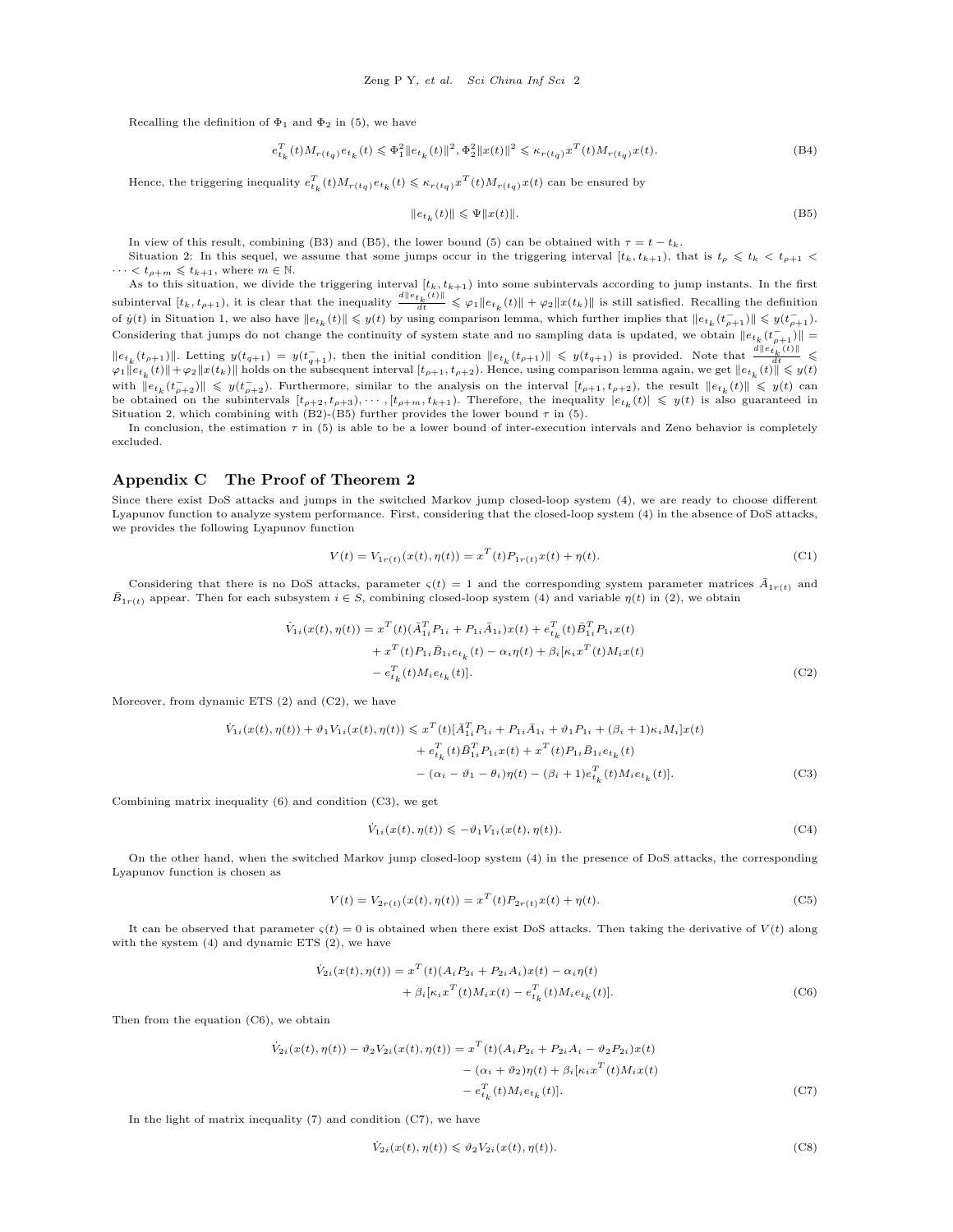Note that inequalities (C4) and (C8) respectively reflect the dynamic performance of the system under attacks and under no attacks. Next, we are in the position to give the relationship between  $V(t)$  and  $V(0)$ . First, due to parameter  $\mu_1 > 1$ , the results  $V_{1i}(x(t), \eta(t)) \leq \mu_1 V_{2i}(x(t), \eta(t))$  and  $V_{2i}(x(t), \eta(t)) \leq \mu_1 V_{1i}(x(t), \eta(t))$  are obtained from (8). In addition, parameter  $\mu_2 > 1$  and condition (9) lead to  $V_{1i}(x(t), \eta(t)) \le \mu_2 V_{1j}(x(t), \eta(t))$  and  $V_{2i}(x(t), \eta(t)) \le \mu_2 V_{2j}(x(t), \eta(t))$  for any  $i, j \in S$ .

Based on these results, we continue to estimate the Lyapunov function  $V(t)$ . Also, for any  $t \in [0, \infty)$ , there are two situations because of DoS attacks. When the situation that the instant *t* is in the presence of DoS attacks is considered, we suppose that  $T_n^{on} \leqslant t_\rho \leqslant t < T_n^{off}$  and  $\Delta_1(0, t)$  is the total duration where there is no DoS attacks. Then, it follows from (C4) and (C8) that  $V(t) \leqslant e^{\vartheta_2(t-t_\rho)} V_2$ 

$$
\leq e^{\vartheta_{2}(t-t_{\rho})}V_{2r(t_{\rho})}(x(t_{\rho}),\eta(t_{\rho}))
$$
\n
$$
\leq \mu_{2}e^{\vartheta_{2}(t-t_{\rho})}V_{2r(t_{\rho}^{-})}(x(t_{\rho}^{-}),\eta(t_{\rho}^{-}))
$$
\n
$$
\vdots
$$
\n
$$
\leq \mu_{2}^{N_{r}(T_{n}^{on},t)}e^{\vartheta_{2}(t-T_{n}^{on})}V_{2r(T_{n}^{on})}(x(T_{n}^{on}),\eta(T_{n}^{on}))
$$
\n
$$
\leq \mu_{1}\mu_{2}^{N_{r}(T_{n}^{on},t)}e^{\vartheta_{2}(t-T_{n}^{on})}V_{1r(T_{n}^{on}-)}(x(T_{n}^{on}-),\eta(T_{n}^{on}-))
$$
\n
$$
\vdots
$$
\n
$$
\leq \mu_{1}\mu_{2}^{N_{r}(T_{n-1},t)}e^{\vartheta_{2}(t-T_{n}^{on})-\vartheta_{1}(T_{n}^{on}-T_{n-1}^{off})}V_{1r(T_{n}^{off},x)}(x(T_{n-1}^{off}),\eta(T_{n-1}^{off}))
$$
\n
$$
\leq \mu_{1}^{N_{r}(T_{n-1},t)}e^{\vartheta_{2}(t-T_{n}^{on})-\vartheta_{1}(T_{n}^{on}-T_{n-1}^{off})}V_{2r(T_{n}^{off},x)}(x(T_{n-1}^{off},\eta(T_{n}^{off}))
$$
\n
$$
\vdots
$$
\n
$$
\leq \mu_{1}^{N_{D}(0,t)}\mu_{2}^{N_{r}(0,t)}e^{\vartheta_{2}\Delta(0,t)-\vartheta_{1}\Delta_{1}(0,t)}V(0).
$$
\n(C9)

Considering the situation that the instant *t* is in the absence of DoS attacks, it is assumed that  $T_{n-1} \leq t_p \leq t \leq T_n^{\circ n} \leq T_n$  and we have the same result as that in (C9). The detail is omitted here.

Applying Lemma 1 to (C9), we have

$$
EV(t) \leq \mu_1^{N_D(0,t)} e^{\vartheta_2 \Delta(0,t) - \vartheta_1 \Delta_1(0,t)} E(\mu_2^{N_T(0,t)}) V(0)
$$
  
\n
$$
= \mu_1^{N_D(0,t)} e^{\vartheta_2 \Delta(0,t) - \vartheta_1 \Delta_1(0,t)} \sum_{k=0}^{\infty} \mu_2^k P(N_T(t) = k) V(0)
$$
  
\n
$$
\leq \mu_1^{N_D(0,t)} e^{\vartheta_2 \Delta(0,t) - \vartheta_1 \Delta_1(0,t)} \sum_{k=0}^{\infty} \mu_2^k e^{-\tilde{\lambda}t} \frac{(\bar{\lambda}t)^k}{k!} V(0)
$$
  
\n
$$
\leq \mu_1^{N_D(0,t)} e^{\vartheta_2 \Delta(0,t) - \vartheta_1 \Delta_1(0,t)} e^{- (\tilde{\lambda} - \mu_2 \bar{\lambda})t} V(0).
$$
 (C10)

In addition, the condition in (10) and DoS duration in Assumption 2 give that

$$
\vartheta_2 \Delta(0, t) - \vartheta_1 \Delta_1(0, t) \leq \vartheta_2(\nu_1 + \frac{t}{T}) - \vartheta_1(t - \nu_1 - \frac{t}{T}) \leqslant -\vartheta_3 t + (\vartheta_1 + \vartheta_2)\nu_1.
$$
\n(C11)

Combining Assumption 1 and (C10)-(C11), we obtain

$$
EV(t) \leq e^{(\vartheta_1 + \vartheta_2)\nu_1 + \ln \mu_1 \nu} e^{-(\vartheta_3 - \frac{\ln \mu_1}{\tau_D} + \tilde{\lambda} - \mu_2 \tilde{\lambda})t} V(0). \tag{C12}
$$

Besides, from the definition of Lyapunov function  $V(t)$  in (C1) and (C5), we get

$$
cE||x(t)||^2 \leqslant EV(t), V(0) \leqslant d||x(0)||^2 + \eta(0),
$$
\n(C13)

where  $c = \min \Big\{ \min_{i \in S} \{ \lambda_{\min}(P_{1i}) \}, \min_{i \in S} \{ \lambda_{\min}(P_{2i}) \} \Big\}, d = \max \Big\{ \max_{i \in S} \{ \lambda_{\max}(P_{1i}) \}, \max_{i \in S} \{ \lambda_{\max}(P_{2i}) \} \Big\}, \lambda_{\max}(\cdot) \text{ and } \lambda_{\max}(\cdot) \text{ respectively.}$ tively denote minimum and maximum eigenvalues. Combining (C12) and (C13), we get

$$
E||x(t)||^{2} \leqslant \frac{1}{c}e^{(\vartheta_{1}+\vartheta_{2})\nu_{1}+\ln\mu_{1}\nu}e^{-(\vartheta_{3}-\frac{\ln\mu_{1}}{\tau_{D}}+\tilde{\lambda}-\mu_{2}\tilde{\lambda})t}(d||x(0)||^{2}+\eta(0)).
$$
\n(C14)

Moreover, it can be obtained from (10) that  $\vartheta_3 - \frac{\ln \mu_1}{\tau_D} + \tilde{\lambda} - \mu_2 \bar{\lambda} > 0$ . Then, integrating both sides of (C14) from 0 to  $\infty$ , we have the result (A3) and the stochastic stability of the switched Markov jump closed-loop system (4) is ensured. This completes the proof.

# **Appendix D The Proof of Theorem 3**

Due to the triggering interval of STS is based on the last sampling information, we first use  $x(t_k)$  to construct the following triggering inequality

$$
e_{t_k}^T(t)M_{r(t)}e_{t_k}(t) \leqslant \varsigma_{r(t)}x^T(t_k)M_{r(t)}x(t_k) + \theta_{r(t)}\eta(t).
$$
\n(D1)

\nSubstituting the equation  $x(t_k) = x(t) + e_{t_k}(t)$  into (D1) gives

$$
e_{t_k}^T(t)M_{r(t)}e_{t_k}(t) \leq \alpha_{r(t)}(x(t) + e_{t_k}(t))^T M_{r(t)}(x(t) + e_{t_k}(t)) + \theta_{r(t)}\eta(t)
$$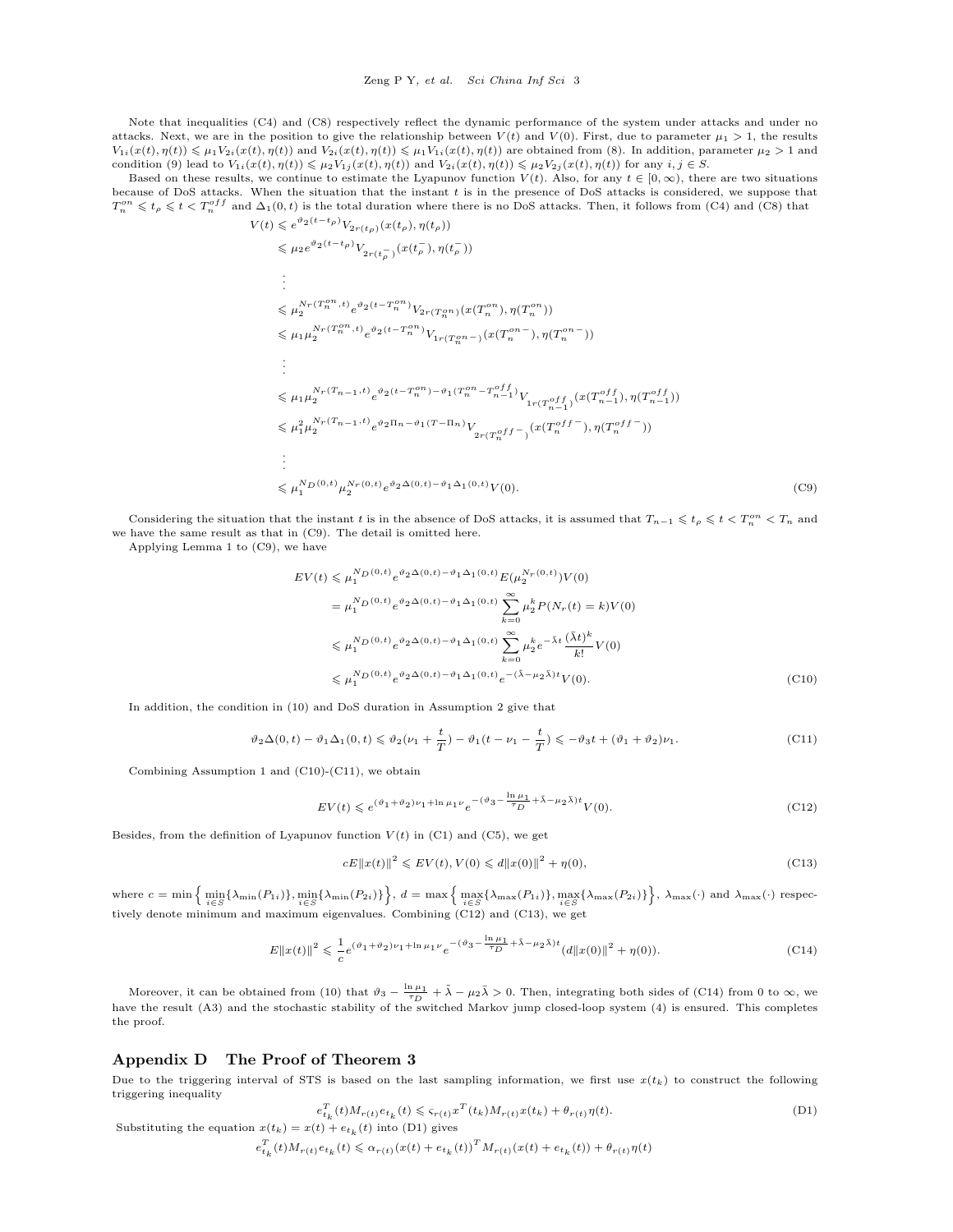$$
\leq 2\alpha_{r(t)}x^{T}(t)M_{r(t)}x(t) + 2\varsigma_{r(t)}e_{t_{k}}^{T}(t)M_{r(t)}e_{t_{k}} + \theta_{r(t)}\eta(t). \tag{D2}
$$

In the light of condition (D2), we can observer that the triggering inequality  $e_{t_k}^T(t)M_{r(t)}e_{t_k}(t) \leq \kappa_{r(t)}x^T(t)M_{r(t)}x(t) + \theta_{r(t)}\eta(t)$ can be ensured by (D1).

Meanwhile, via the definition of  $\Phi_1$  in (5) and the fact  $\eta(t) \geqslant e^{-\delta t}\eta(0)$ , we get

$$
e_{t_k}^T(t)M_{r(t)}e_{t_k}(t) \leq \Phi_1^2 \|e_{t_k}(t)\|^2,
$$
  
\n
$$
\min_{i \in S} \{\kappa_i x^T(t_k)M_i x(t_k)\} + e^{-\delta t} \eta(0) \leq \varsigma_{r(t)} x^T(t_k)M_{r(t)} x(t_k) + \theta_{r(t)} \eta(t).
$$
\n(D3)

By using the inequality  $(a+b)^2 \leq 2a^2 + 2b^2$ , we obtain that  $\Phi_1^2 ||e_{t_k}(t)||^2 \leq \min_{i \in S} \{ \varsigma_i x^T(t_k) M_i x(t_k) \} + e^{-\delta t} \eta(0)$  is guaranteed by the following inequality

$$
||e_{t_k}(t)|| \leq \Psi_1(\min_{i \in S} \{ \varsigma_i x^T(t_k) M_i x(t_k) \} )^{\frac{1}{2}} + \Psi_1 e^{-\frac{\delta}{2}t} \sqrt{\eta(0)}.
$$
 (D4)

which combining with (D3) indicates that (D4) is able to ensure the triggering inequality  $e_{t_k}^T(t)M_{r(t)}e_{t_k}(t) \leqslant \kappa_{r(t)}x^T(t_k)M_{r(t)}x(t_k) +$ *θ*<sub>*r*(*t*)</sub> $η(t)$ *.* 

On the other hand, from the condition (D1) and the fact  $e_{t_k}(t) \leq y(t)$  in the proof of Theorem 1, we have

$$
||e_{t_k}(t)|| \leq \frac{\varphi_2 ||x(t_k)||}{\varphi_1} [e^{\varphi_1(t-t_k)} - 1]. \tag{D5}
$$

In view of the results (D4) and (D5), we are ready to provide a triggering interval  $\tau_k = t_{k+1} - t_k$  such that

$$
\frac{\varphi_2 \|x(t_k)\|}{\varphi_1} \left[e^{\varphi_1(t_{k+1}-t_k)} - 1\right] \leq \Psi_1(\min_{i \in S} \{ \varsigma_i x^T(t_k) M_i x(t_k) \})^{\frac{1}{2}} + \Psi_1 e^{-\frac{\delta}{2} t_k} e^{-\frac{\delta}{2} (t_{k+1}-t_k)} \sqrt{\eta(0)}.
$$
 (D6)

By setting the upper bound  $\bar{\tau}$ , the STS (11) is derived by (D6). This completes the proof.

Г  $\mathbf{I}$ 

## **Appendix E Parameter design**

For any  $i, j \in S$ , given a set of positive constants  $\tau_D$ ,  $\alpha_i$ ,  $\beta_i$ ,  $\kappa_i$ ,  $\theta_i$ ,  $\tilde{\lambda}$ ,  $\bar{\lambda}$ ,  $\epsilon_1$ ,  $\epsilon_2$ ,  $T > 1$ ,  $\mu_{\iota} > 1$  ( $\iota \in \{1,2\}$ ) and  $\vartheta_l(l \in \{1,2,3\})$ , if there exist matrices  $X_{1i} > 0$ ,  $X_{2i} > 0$ ,  $\tilde{M}_i > 0$  and  $Y_i$  such that

$$
\begin{bmatrix}\nX_{1i}A_i^T + A_i X_{1i} + B_i Y_i + Y_i^T B_i^T + \vartheta_1 X_{1i} & B_i Y_i & 0 & X_{1i} \\
* & (\beta_i + 1)(\epsilon_1^2 \check{M}_i - 2\epsilon_1 X_{1i}) & 0 & 0 \\
* & * & * & -(\alpha_i - \vartheta_1 - \theta_i)I & 0 \\
* & * & * & * & -\frac{\check{M}_i}{(\beta_i + 1)\kappa_i}\n\end{bmatrix} < 0,\n\tag{E1}
$$

$$
\begin{bmatrix}\n\lambda_{2i}A_i + A_i \lambda_{2i} - v_{2} \lambda_{2i} & 0 & 0 & \lambda_{2i} \\
\ast & \beta_i(\epsilon_2^2 \tilde{M}_i - 2\epsilon_2 X_{2i}) & 0 & 0 \\
\ast & \ast & -(\alpha_i + \vartheta_2)I & 0 \\
\ast & \ast & \ast & -\frac{\tilde{M}_i}{\beta_i \kappa_i}\n\end{bmatrix} < 0,\n\tag{E2}
$$

$$
\begin{bmatrix} -\mu_1 X_{2i} & X_{2i} \\ * & -X_{1i} \end{bmatrix} < 0, \begin{bmatrix} -\mu_1 X_{1i} & X_{1i} \\ * & -X_{2i} \end{bmatrix} < 0,
$$
 (E3)

$$
\begin{aligned}\n-\mu_2 X_{1j} & X_{1j} \\
&* & -X_{1i}\n\end{aligned}\n\bigg] < 0, \begin{bmatrix}\n-\mu_2 X_{2j} & X_{2j} \\
&* & -X_{2i}\n\end{bmatrix} < 0,\n\tag{E4}
$$

then the switched Markov jump closed-loop system (4) is stochastically stable under the DoS attacks satisfying (10). Moreover, the parameters of dynamic ETS and controller gains are provided by  $M_i = \check{M}_i^{-1}$  and  $K_i = Y_i X_{1i}^{-1}$ . *Proof.*

Define  $X_{1i}^{-1} = P_{1i}$  and  $X_{2i}^{-1} = P_{2i}$ , then pre- and post-multiplying (6) and (7) by diagonal matrices diag{ $X_{2i}, X_{2i}, I$ } and their transposes, we get

$$
\begin{bmatrix}\n\Theta_i + (\beta_i + 1)\kappa_i X_{1i} M_i X_{1i} & B_i Y_i & 0 \\
\ast & -(\beta_i + 1)X_{1i} M_i X_{1i} & 0 \\
\ast & \ast & -(\alpha_i - \vartheta_1)I\n\end{bmatrix} < 0,\tag{E5}
$$

$$
\begin{bmatrix}\nX_{2i}A_i^T + A_i X_{2i} - \vartheta_2 X_{2i} + \beta_i \kappa_i X_{2i} M_i X_{2i} & 0 & 0 \\
\ast & -\beta_i X_{2i} M_i X_{2i} & 0 \\
\ast & -(\alpha_i + \vartheta_2)I\n\end{bmatrix} < 0,
$$
\n(E6)

where  $\Theta_i = X_{1i}A_i^T + A_iX_{1i} + B_iY_i + Y_i^T B_i^T + \vartheta_1 X_{1i}$ .

In addition, it appears from inequality  $-XMX \leq \epsilon^2 M^{-1} - 2\epsilon X$  that

 $-X_{1i}M_iX_{1i} \leqslant \epsilon_1^2 M_i^{-1} - 2\epsilon_1 X_{1i}, -X_{2i}M_iX_{2i} \leqslant \epsilon_2^2 M_i^{-1} - 2\epsilon_1 X_{2i}.$  (E7)

Letting  $\check{M}_i = M_i^{-1}$  and substituting (E7) into (E5) and (E6), it can be derived from Schur complement lemma that (E5) and (E6) are able to be ensured by (E1) and (E2), respectively.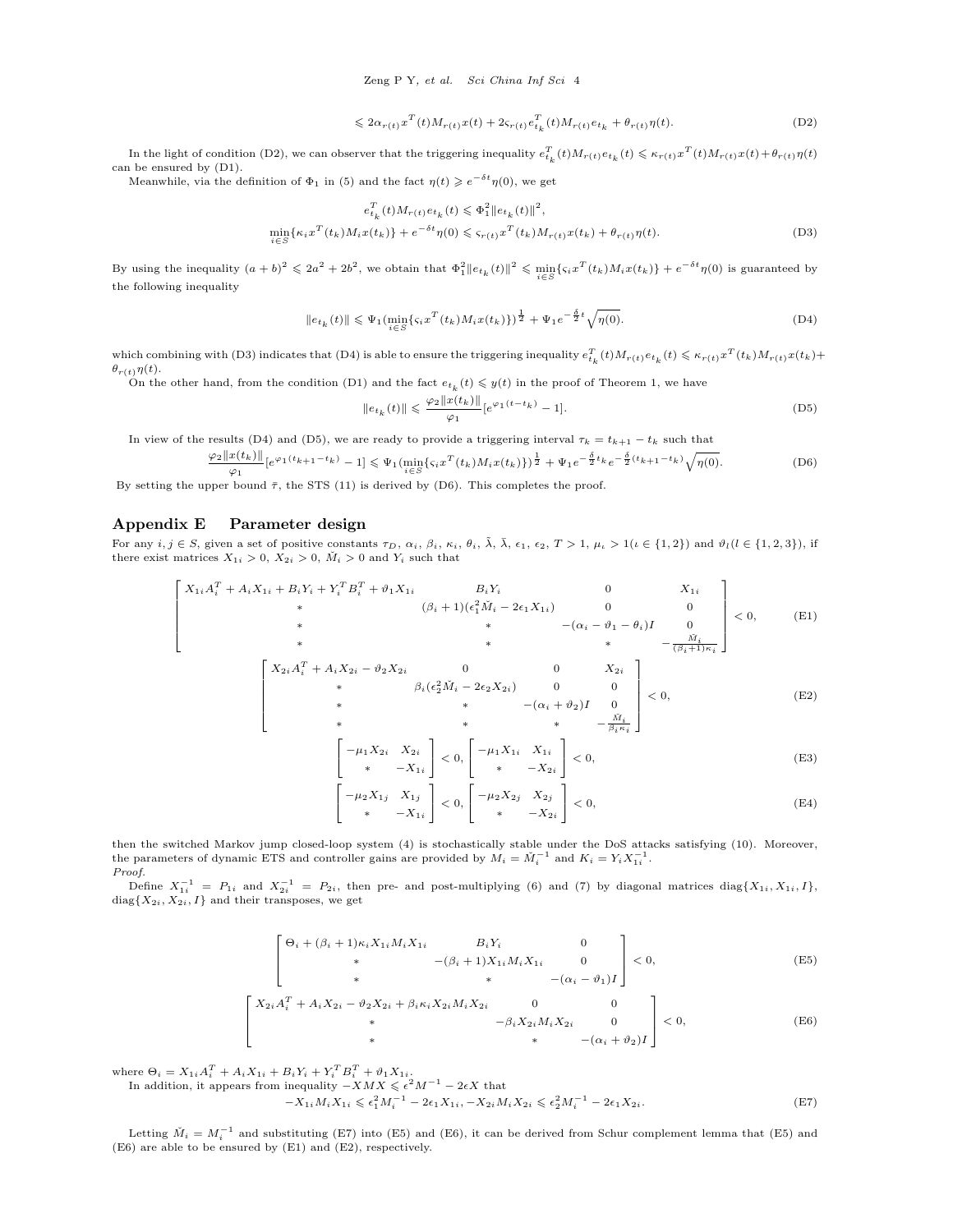On the other hand, as to inequalities  $P_{1i} \nleq \mu_1 P_{2i}, P_{2i} \nleq \mu_1 P_{1i}$  in (8) and  $P_{1i} \nleq \mu_2 P_{1i}, P_{2i} \nleq \mu_2 P_{2i}$  in (9), respectively preand post-multiplying both sides of them by  $X_{2i}$ ,  $X_{1i}$  and  $X_{1j}$ ,  $X_{2j}$ , we get

$$
-\mu_1 X_{2i} + X_{2i} P_{1i} X_{2i} \leq 0, -\mu_1 X_{1i} + X_{1i} P_{2i} X_{1i} \leq 0,
$$
  

$$
-\mu_2 X_{1j} + X_{1j} P_{1i} X_{1j} \leq 0, -\mu_2 X_{2j} + X_{2j} P_{2i} X_{2j} \leq 0.
$$
 (E8)

By using Schur complement lemma again, we can see that (E8) can be guaranteed by matrix inequalities (E3) and (E4). This completes the proof.

#### **Appendix F Numerical example**

In this section, a numerical example is presented to evaluate our proposed approach. We consider the Markov jump system of the form (1) with

$$
A_1 = \begin{bmatrix} -1.4 & 0 \\ 1 & 0.5 \end{bmatrix}, A_2 = \begin{bmatrix} 0.8 & 1 \\ 0 & -1.5 \end{bmatrix}, B_1 = \begin{bmatrix} 1 \\ 2 \end{bmatrix}, B_2 = \begin{bmatrix} 1 \\ 1 \end{bmatrix}.
$$

The uncertain transition rates is considered and  $\lambda_{ij} \in [0.1, 0.2]$  with  $|\lambda_{ii}| \in [0.1, 0.2]$  are set, in which  $i, j \in \{1, 2\}$  and  $i \neq j$ . Then the maximum values  $\tilde{\lambda} = \bar{\lambda} = 0.2$  follows. To solve the linear matrix inequalities (E1)-(E4), parameters  $\vartheta_1 = 1$ ,  $\vartheta_2 = 2$ ,  $\alpha_1 = \alpha_2 = 1.5$ ,  $\theta_1 = \theta_2 = 0.1$ ,  $\beta_1 = \beta_2 = 1$ ,  $\epsilon_1 = \epsilon_2 = 1$ ,  $\kappa_1 = \kappa_2 = 0.5$  and  $\mu_1 = \mu_2 = 3$  are chosen. Furthermore, the parameters of dynamic ETS and controller gains are obtained as

$$
M_1 = \begin{bmatrix} 0.0131 & -0.0001 \\ -0.0001 & 0.0088 \end{bmatrix}, M_2 = \begin{bmatrix} 0.0073 & 0.0010 \\ 0.0010 & 0.0158 \end{bmatrix},
$$
  

$$
K_1 = \begin{bmatrix} -0.3695 & -0.7013 \\ \end{bmatrix}, K_2 = \begin{bmatrix} -2.3299 & -1.0119 \\ \end{bmatrix}.
$$

Meanwhile, from (5), we can calculate the lower bound of inter-execution intervals as  $\tau = 0.0466$ . On the basis of Assumptions 1-2, the parameters relating to DoS attacks  $\nu = \nu_1 = 4$ ,  $\tau_D = 5$ ,  $T = 8$  and  $\vartheta_3 = 0.7$  are set so as to ensure the conditions in (10). In order to implement STS, parameters  $\varsigma_1 = \varsigma_2 = 0.1$  are set and upper bound of inter-execution intervals  $\bar{\tau} = 5$  is chosen.

**Table F1** Comparison of sampling numbers for triggering schemes in [3] and this paper

| Triggering schemes | Sampling numbers |
|--------------------|------------------|
| Static ETS in [3]  | 132              |
| Dynamic ETS $(2)$  | 30               |
| $STS$ in $[3]$     | 251              |
| STS (11)           | 104              |

By setting the initial system state  $x(0) = \begin{bmatrix} -1 & 1 \end{bmatrix}^T$  and initial value  $\eta(0) = 5$ , the simulation results are presented in Figure F1-Figure F8. The evolution of system state under dynamic ETS and STS are respectively plotted in Figure F1 and Figure F4. Meanwhile, Figure F2 and Figure F3 respectively show the inter-execution interval of dynamic ETS (2) and static ETS in [3]. The inter-execution interval of STS (11) and STS in [3] are depicted in Figure F5 and Figure F6. The comparison of sampling numbers for triggering schemes in [3] and this paper is provided in Table 1, it can be found that the dynamic ETS (2) and the corresponding STS (11) are able to greatly reduce the sampling frequency. In addition, the DoS attack signal and Markov jump signal are respectively described in Figure F7 and Figure F8.

In conclusion, under the proposed control method, the desired performance of Markov jump system (1) subject to DoS attacks is ensured and the sampling frequency can be further declined by using dynamic ETS (2) and STS (11).

 $4.5<sub>1</sub>$ 



lower bound 4 3.5 nter-execution interva Inter-execution interval 3  $2.5$ 2 1.5 1  $0.5$  $0.0466$ 0 5 10 15 20 25 30 Time (sec)

**Figure F1** Evolution of system state under dynamic ETS and DoS attacks

**Figure F2** Inter-execution interval of dynamic ETS